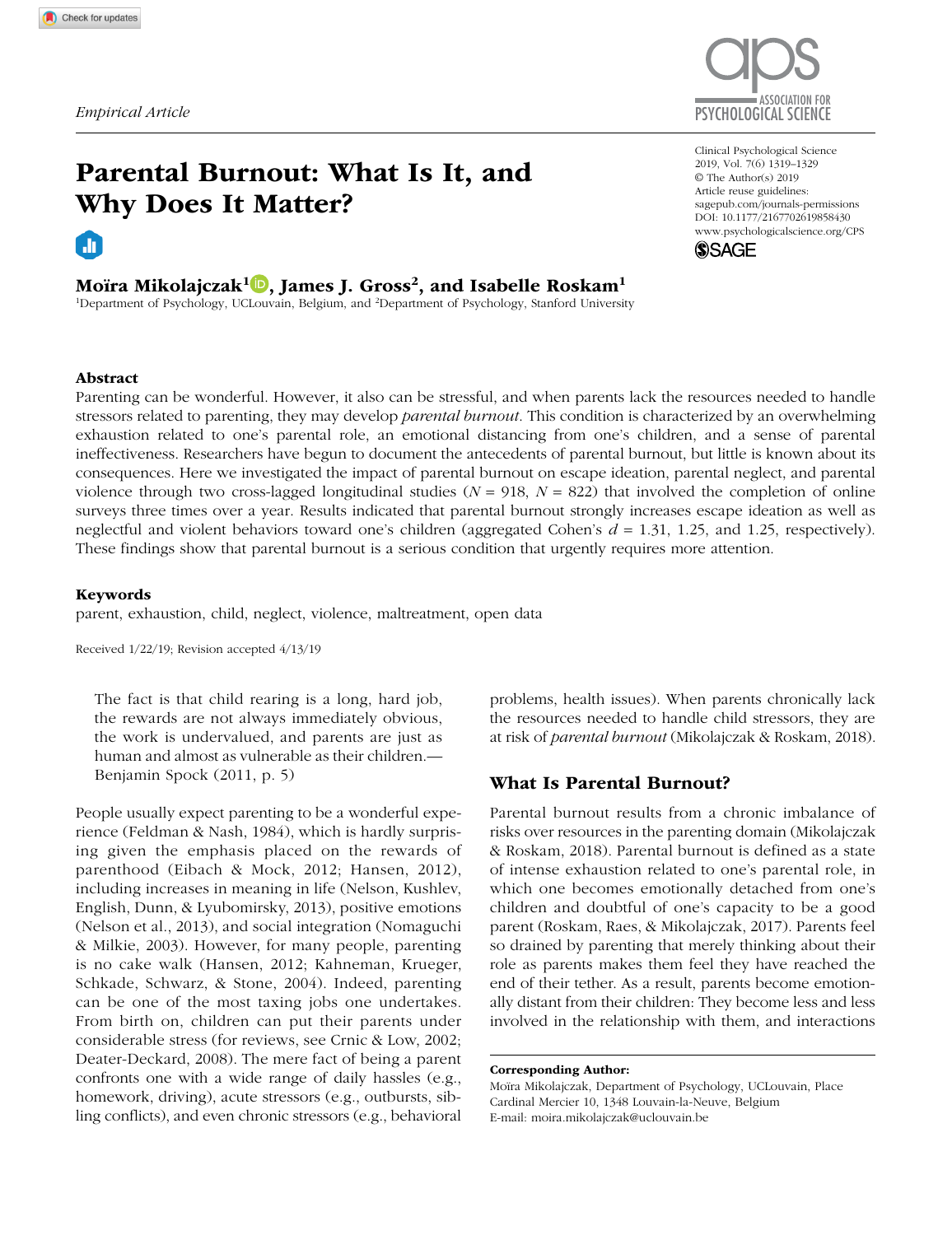are limited to functional/instrumental aspects at the expense of emotional aspects. Accordingly, they do not feel they are good parents anymore and lose the pleasure of being with their children (Hubert & Aujoulat, 2018; Roskam, Brianda, & Mikolajczak, 2018). According to the most conservative point prevalence estimates (5%; Roskam et al., 2018), at least 3.5 million U.S. parents are currently suffering from parental burnout.

Crucially, parental burnout is not ordinary parental stress (Kawamoto, Furutani, & Alimardani, 2018; Lebert-Charron, Dorard, Boujut, & Wendland, 2018; Roskam et al., 2017; Van Bakel, Van Engen, & Peters, 2018); rather, it is a prolonged response to chronic and overwhelming parental stress (Mikolajczak & Roskam, 2018). It is not job burnout either. Correlations between the two are small to moderate (Kawamoto et al., 2018; Roskam et al., 2017; Van Bakel et al., 2018); one can be exhausted by one's job and not by one's children and vice versa.

To date, research on parental burnout has focused on understanding what makes parents vulnerable to this condition. Researchers have found that parents are at greatest risk when they (a) aim to be perfect parents (Kawamoto et al., 2018), (b) are neurotic or lack emotionand stress-management abilities (Lebert-Charron et al., 2018; Le Vigouroux, Scola, Raes, Mikolajczak, & Roskam, 2017; Mikolajczak, Raes, Avalosse, & Roskam, 2018), (c) lack emotional or practical support from the coparent (Lindström, Åman, & Lindahl Norberg, 2010; Mikolajczak, Raes, et al., 2018) or from the social network more broadly (Séjourné, Sanchez-Rodriguez, Leboullenger, & Callahan, 2018), (d) have poor child-rearing practices (Mikolajczak, Raes, et al., 2018), (e) have children with special needs that interfere with family life (Gérain & Zech, 2018; Lindahl Norberg, 2007; Lindström, Åman, & Lindahl Norberg, 2010), or (f) work part-time or are stayat-home parents (Lebert-Charron et al., 2018; Mehauden & Piraux, 2018; for a review of risk and protective factors for parental burnout and their respective weights, see Mikolajczak & Roskam, 2018).

# What Are the Consequences of Parental Burnout?

Far less is known about the consequences of parental burnout than about its antecedents. In the work domain, the related construct of job burnout is associated with a host of negative consequences for both the employee and the company. Job burnout impairs employees' mental and physical health (see Shirom, Melamed, Toker, Berliner, & Shapira, 2005, for a review), decreases most aspects of job performance (for a meta-analysis, see Taris, 2006), and dramatically increases job turnover intention (for a meta-analysis, see Alarcon, 2011).

In the parenting domain, we might expect consequences for both the parent and the family. Crosssectional findings suggest that parental burnout is, like job burnout, associated with depressive symptoms, addictive behaviors, sleep disorders, and couple conflicts (Kawamoto et al., 2018; Mikolajczak, Brianda, Avalosse, & Roskam, 2018, Van Bakel et al., 2018). It is noteworthy that parental burnout has been found to be more strongly associated than job burnout with three variables: escape ideation (ideas of running away or committing suicide), child neglect, and parental violence. Parental burnout explained 4 times, 10 times, and 25 times more variance in these variables, respectively, than did job burnout (Mikolajczak, Brianda, et al., 2018). It is tempting to conclude that escape ideation, child neglect, and parental violence are therefore consequences of parental burnout—but the direction of causation is unknown. Reverse relations are also possible, as are third variables (i.e., parental burnout and outcomes all could be the product of a common cause, e.g., neuroticism). In the absence of experimental or cross-lagged longitudinal studies, it is impossible to determine whether parental burnout increases the outcomes more than the opposite. The goal of the present research was to address this question.

# The Present Research

Relying on two cross-lagged longitudinal studies, we aimed to determine whether and to what extent parental burnout predicts increases in escape ideation, parental neglect, and parental violence. We expected parental burnout to increase escape ideation because the tendency to flee or withdraw from stressful situations is one of the basic responses to stress: the higher the threat, the higher the motivation to flee (Blanchard, Hynd, Minke, Minemoto, & Blanchard, 2001). However, and contrary to burned-out employees, burned-out parents cannot resign or be put on sick leave from their children. This could prompt them to think of more extreme solutions to escape from their parenthood, such as running away or committing suicide. We expected parental burnout to increase parental neglect because exhausted parents may strive to save the little energy they have left (conservation of resource theory; Hobfoll, 1989), and taking care of the child involves more energy expenditure than they can afford. Because of their exhaustion and emotional detachment, it is also likely that burned-out parents lack empathy (Wilkinson, Whittington, Perry, & Eames, 2017), thereby not accurately perceiving their children's needs. Finally, we expected that parental burnout would increase parental violence because, biologically, stress facilitates and fuels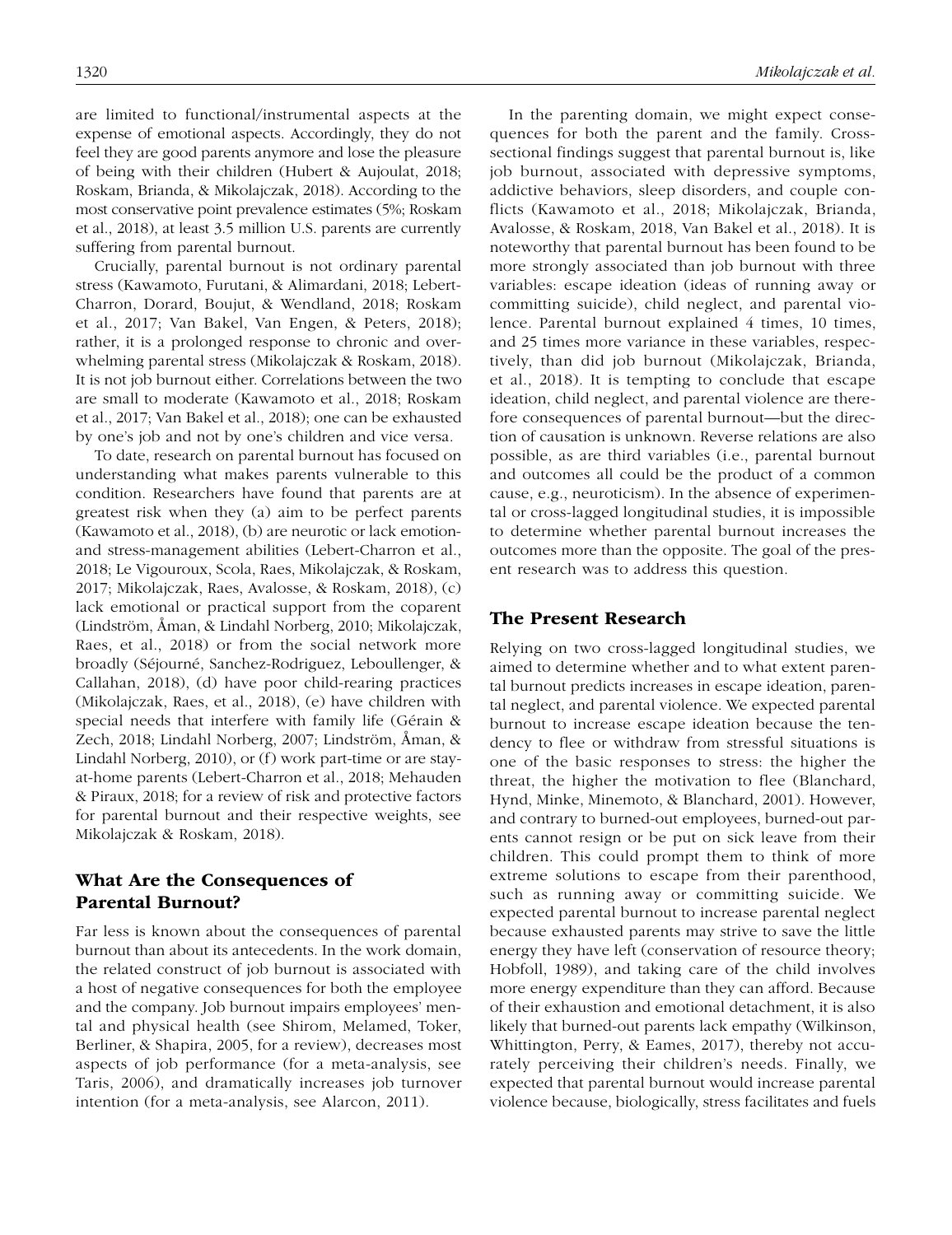anger (Moons, Eisenberger, & Taylor, 2010), and emotional and physical exhaustion may limit executive resources available to inhibit violent behaviors (Krabbe, Ellbin, Nilsson, Jonsdottir, & Samuelsson, 2017).

The two studies presented in this article are crosslagged longitudinal studies. Study 1 was conducted on a French-speaking sample with three waves 5.5 months apart. It was specifically designed to examine the consequences of parental burnout. Study 2 was conducted on an English-speaking sample with three waves 4.5 months apart. It was launched at the same time as Study 1 and designed to examine the common and specific effects of parental and job burnout. In the context of the current project, we used the data from Study 2 pertaining to the consequences of parental burnout to test the robustness of Study 1's findings. Both studies were approved by the Institutional Review Board of UCLouvain and were carried out in accordance with the provisions of the World Medical Association Declaration of Helsinki.

# Study 1: Parental Burnout in French Cultural Contexts

## *Participants*

Participants were informed about the survey through social networks, websites, schools, pediatricians, or word of mouth. To avoid (self-)selection bias, participants were not informed that the study was about parental burnout. Instead, it was presented as a study of "parental well-being and exhaustion." Parents were eligible to participate only if they had (at least) one child still living at home. They were invited to complete the survey online on Qualtrics after giving informed consent and told that they could withdraw at any point. They were also assured that data would remain anonymous (participants identified themselves via a code). Participants who completed the questionnaire (see "Measures" section below) had the opportunity to enter a lottery with a chance of winning €300, a stay for two people in a hotel, or amusement-park or wellness-center tickets. Participants who wished to participate in the lottery had to provide an e-mail address. At each wave, participants could also leave an e-mail address if they agreed to be contacted to participate in the next wave. An electronic procedure ensured that the e-mail addresses were automatically disconnected from the questionnaires and directly encoded in separated data files (one for the lottery and one for the next wave).

At Time 1, a sample of 2,608 parents (78.8% women) completed the study. The women's ages ranged from 22 to 64 years (*M* = 39.38, *SD* = 7.13); the men's ages ranged from 27 to 69 years  $(M = 43.02, SD = 9.49)$ . The majority came from Belgium (96.9%), a minority came from other French-speaking European countries (2.3%), and the remaining 0.8% came from non-European French-speaking countries. Overall, the participants had from one to seven children living at home, ages 0 to 35 years (*M* = 8.96,  $SD = 6.81$ ). The sample was relatively representative: 14.1% of the participants were educated to secondary level, 37.6% had a first degree from university or college, 36.5% had a master's degree, and 11.8% had a Ph.D. or M.B.A. degree; 20.4% had a net monthly household income lower than  $€2,500, 44.4\%$  had between €2,500 and €4,000, 25.1% had between €4,000 and €5,500, and 10.1% had higher than €5,500.

At Time 2 (5.5 months later), 908 parents (80.6% women) completed all questionnaires. At Time 3 (5.5 months later), 557 parents (82.8% women) completed all questionnaires. Missingness analyses were carried out to examine the nature of dropout (see Analyses and Results section).

#### *Measures*

The following questionnaires were included at all measurement times. Questionnaires were completed with the forced-choice option in Qualtrics, ensuring a data set with no missing values. Means, standard deviations, and reliabilities in the current sample are reported in Table 1. Except for parental violence at Times 2 and 3, which had reliability slightly below .70, all measures had good to excellent reliability.

**Sociodemographics.** Participants were asked about their age, sex, number of children (plus the age of each child and whether he or she was still living at home), marital status, level of education, net household income, and work arrangement.

*Parental burnout.* The parental burnout construct was assessed with the Parental Burnout Inventory  $(PBI<sup>1</sup>;$ Roskam et al., 2017), a 22-item questionnaire consisting of three subscales: Emotional Exhaustion (8 items; e.g., "I feel emotionally drained by my parental role"), Emotional Distancing (8 items; e.g., "I sometimes feel as though I am taking care of my children on autopilot"; "I can no longer show my children how much I love them"), and Feelings of Inefficacy (6 items; e.g., "I accomplish many worthwhile things as a parent"; reverse-scored). PBI items were rated on the same 7-point Likert scale as in the original Maslach Burnout Inventory (0 = *never*, 1 = *a few times a year or less*, 2 = *once a month or less*, 3 = *a few times a month*, 4 = *once a week*, 5 = *a few times a week*, 6 = *every day*). The global score is computed by summing the item scores after reversing the personal accomplishment factor so that higher scores indicate greater burnout.

*Escape ideation.* The escape ideation construct was assessed with a questionnaire created for this purpose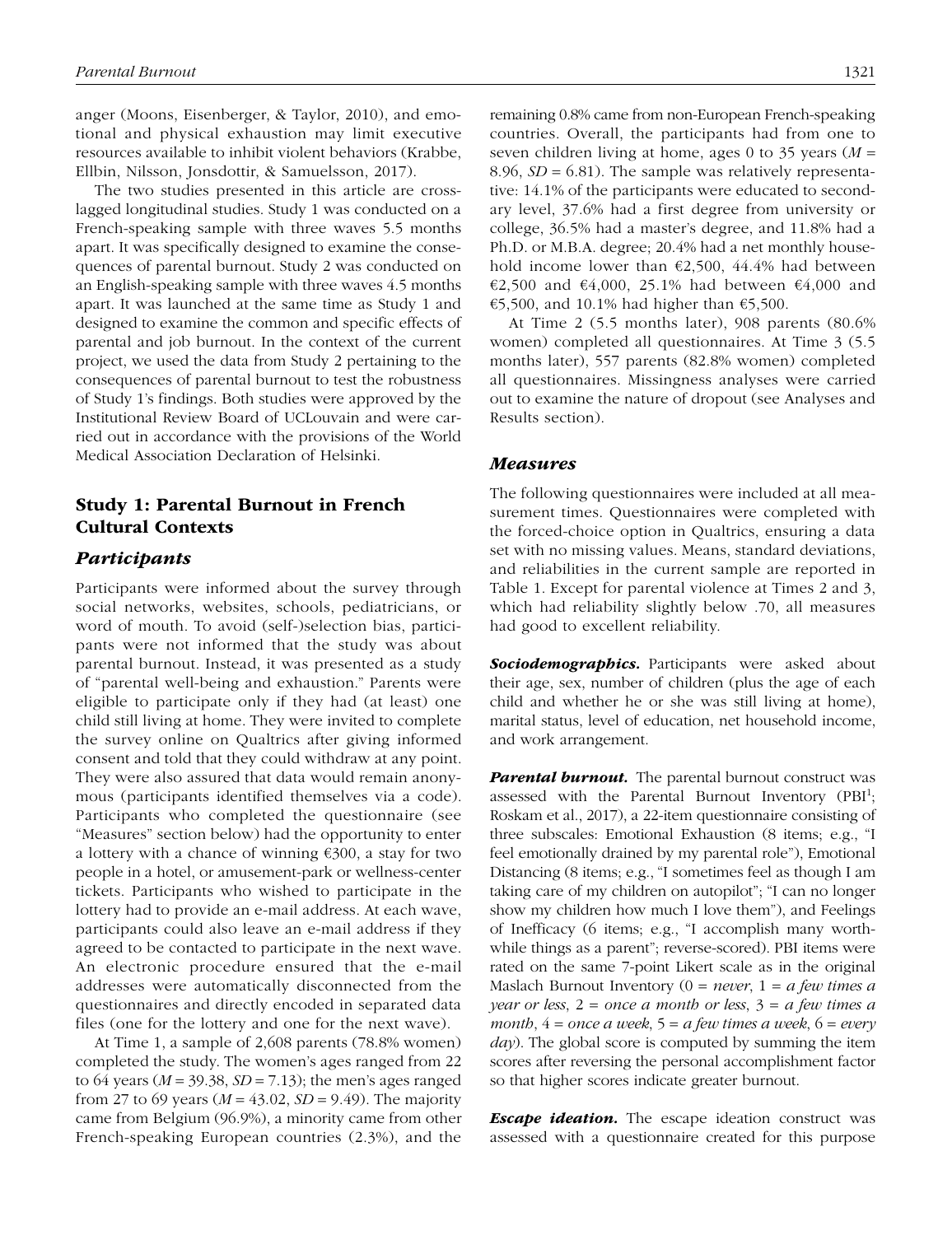| Variable          | Time 1 |       |          | Time 2 |       |          | Time 3 |       |          |  |
|-------------------|--------|-------|----------|--------|-------|----------|--------|-------|----------|--|
|                   | М      | SD    | $\alpha$ | M      | SD    | $\alpha$ | М      | SD    | $\alpha$ |  |
| Study 1           |        |       |          |        |       |          |        |       |          |  |
| Parental burnout  | 33.58  | 22.26 | .94      | 32.94  | 22.34 | .94      | 31.63  | 22.23 | .95      |  |
| Escape ideation   | 9.72   | 4.34  | .82      | 8.47   | 4.17  | .84      | 8.50   | 3.88  | .84      |  |
| Parental neglect  | 1.63   | 0.51  | .79      | 1.60   | 0.52  | .81      | 1.64   | 0.57  | .83      |  |
| Parental violence | 1.50   | 0.44  | .78      | 1.49   | 0.44  | .79      | 1.50   | 0.45  | .80      |  |
| Study 2           |        |       |          |        |       |          |        |       |          |  |
| Parental burnout  | 29.43  | 21.78 | .93      | 27.15  | 19.80 | .92      | 29.96  | 20.44 | .93      |  |
| Escape ideation   | 1.55   | 1.09  | .82      | 1.56   | 1.02  | .79      | 1.54   | 1.09  | .85      |  |
| Parental neglect  | 1.43   | 0.98  | .82      | 1.28   | 0.64  | .70      | 1.30   | 0.77  | .83      |  |
| Parental violence | 1.46   | 0.88  | .74      | 1.34   | 0.62  | .61      | 1.32   | 0.67  | .68      |  |
|                   |        |       |          |        |       |          |        |       |          |  |

Table 1. Means, Standard Deviations, and Reliabilities (Cronbach's alpha) of the Variables

based on the testimonies of burned-out parents (Mikolajczak, Brianda, et al., 2018). The questionnaire comprises six items: "I want to change my life, to experience something different from being a parent"; "I have thoughts about leaving my family"; "I threaten my family with leaving"; "I sometimes want to leave everything and start a new life"; "Sometimes I want to go away without leaving any address"; and "I think that my family would be happier if I were to leave or disappear." The items were rated on an 8-point scale  $(1 = never, 2 = less than once a month, 3 = about)$ *once a month*, 4 = *a few times a month*, 5 = *once a week*, 6 = *several times a week*, 7 = *every day*, 8 = *several times a day*). A global score was obtained by summing the item scores.

*Parental neglect.* The parental neglect construct was assessed with the Parental Neglect Scale (Mikolajczak, Brianda, et al., 2018), a 17-item questionnaire measuring physical neglect (e.g., "I don't care about my children when I know I should [meals, hygiene, etc.]"), educational neglect (e.g., "I don't help my children when they really need it [for their homework, to make a decision, to resolve a conflict, etc.]"), and emotional neglect (e.g., "I don't comfort my children when they are sad, frightened, or distraught"). Items were rated on the same 8-point scale as that used for escape ideation. A global score was obtained by averaging the item scores.

**Parental violence.** Parental violence was assessed with the Parental Violence Scale (Mikolajczak, Brianda, et al., 2018), a 15-item questionnaire measuring verbal violence (e.g., "I say things to my children that I then regret [threats, insults, ridiculous nicknames, etc.]"), physical violence (e.g.," I spank or slap my children"), and psychological violence (e.g., "I tell my children that I will abandon them if they are not good"). Items were rated on the same 8-point scale as that used for escape ideation. A global score was obtained by averaging the item scores.

*Social desirability.* Given the variables investigated in this study, the short form of the Marlowe-Crowne social desirability scale (Reynolds, 1982) was used to control for socially desirable responding. This measure is composed of 12 true/false items (e.g., "I'm always willing to admit when I make a mistake"). Of the 12 items, 7 are reversed so that the true response corresponds to high desirability. For example, the item "I sometimes feel resentful when I don't get my way" is reversed. The 0 (undesirability) to 1 (desirability) scores are summed across the 12 items.

# *Statistical analyses*

*Preliminary analyses.* We first analyzed missingness. As in most longitudinal studies, attrition occurred because of participant dropout, inability to locate participants, or interruption of the survey completion before the end. We examined the missing values in each measurement occasion through logistic regression. Potential predictors of missingness at Time 1 (i.e., gender, age, number of children, educational level, parental burnout, escape ideation, parental neglect, and parental violence) were entered in logistic regressions with the binary dropout in Time 2 or in Time 3 as the dependent variable.

*Main analyses.* To examine the relations between parental burnout, on the one hand, and escape ideation, parental neglect, and parental violence, on the other hand, we performed cross-lagged panel analyses using Stata (Version 15; Stata Corp, College Station, TX) to examine the stability and the relations between variables over time. We tested a transactional model involving bidirectional and recursive relations among observed parental burnout, escape ideation, parental neglect, and parental violence at the three measurement occasions as well as autoregressive paths and cross-sectional correlations. To maintain as much statistical power as possible, we used the maximum likelihood with missing data as the method of estimation, which uses the available data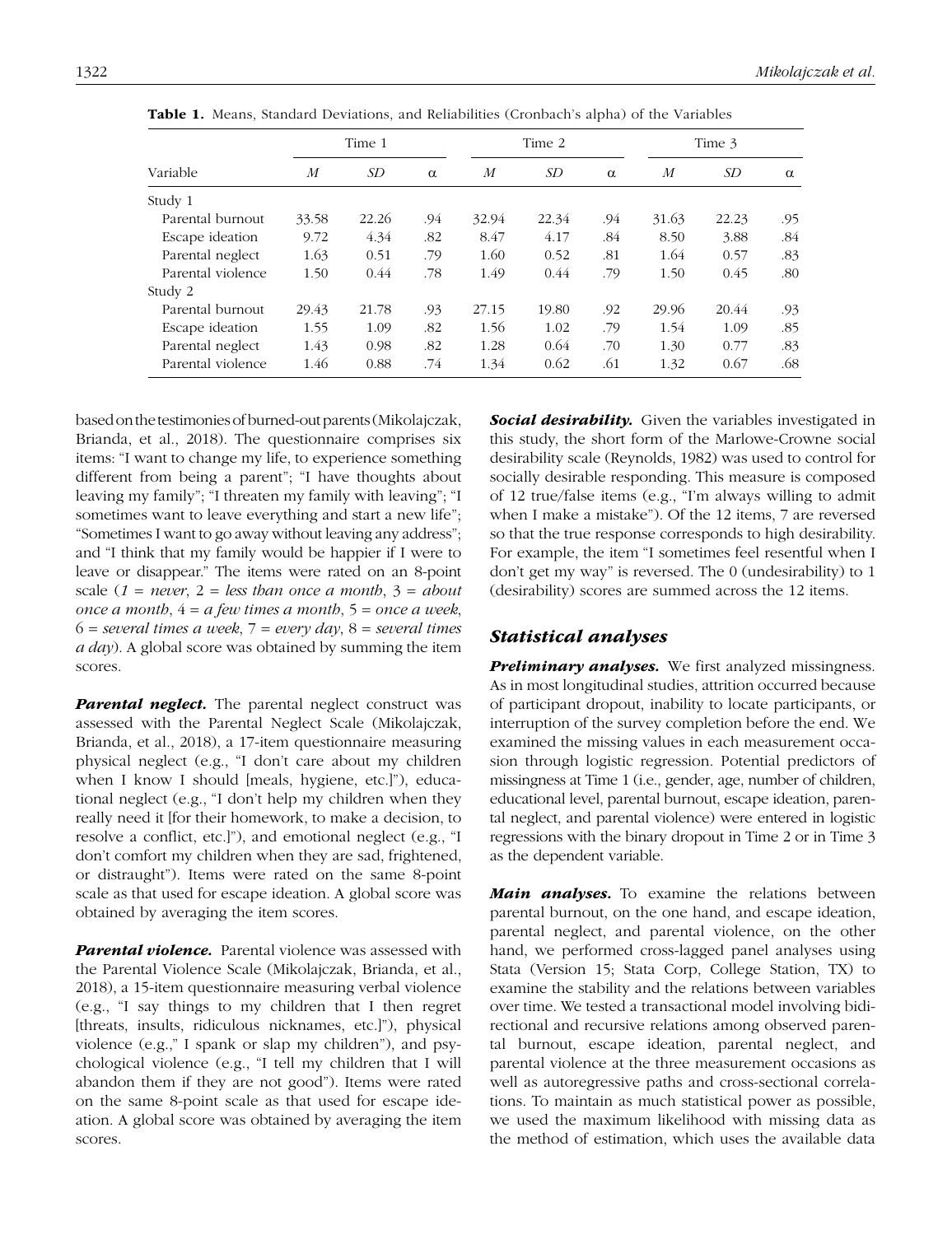to compute the parameter estimates of a model (Acock, 2013). Skewness and kurtosis indicated that parental burnout, escape ideation, parental neglect, and parental violence displayed some deviations from normality. Conceptually, these deviations made sense: Observed variables were not expected to be normally distributed in the population. The maximum-likelihood estimation used in the current study, however, is fairly robust even with some violation of normality (Acock, 2013). Evaluation of the fit of the models was carried out on the basis of inferential goodness-of-fit statistics  $(\chi^2)$  and three other indices: the comparative fit index (CFI), the Tucker-Lewis Index (TLI), and the root-mean-square error of approximation (RMSEA). Values close to or greater than .90 are desirable on the CFI and TLI, whereas the RMSEA should preferably be less than or equal to 0.08.

Nested-model comparison was conducted in two steps. Step 1 tested the baseline model in which parental burnout and the three possible consequences were allowed to correlate, the autoregressive paths were drawn providing information about the relative stability of the constructs across the three time points, and the disturbances of the measures were allowed to correlate to provide better estimates of the autoregressive paths by controlling for their time-specific variance (Cole & Maxwell, 2003). In Step 2, the cross-lagged path coefficients (i.e., relating parental burnout to its possible consequences and those variables to parental burnout) were added to the baseline model and tested. The comparison between the two models was made using the difference in the  $\chi^2$  statistics. Finally, the model was rerun including social desirability to determine whether the conclusions would hold when social desirability was partialled out. Specifically, social desirability at Times 1, 2, and 3 were entered in the structural equation model (SEM); we controlled for autoregressive paths (i.e., social\_desirability\_T1 to social\_desirability\_T2 to social\_desirability\_T3) and covariations between social desirability, on the one hand, and parental burnout, escape ideation, parental neglect, and parental violence, on the other hand, at each of three waves.

To quantify the effect size of parental burnout on each outcome at each time point, we computed bivariate correlations. Indeed, cross-lagged coefficients are not the best indicators of effect size because they control for stability and other variables in the model. Therefore, simple bivariate correlations give a more reliable estimate of the effect size of parental burnout on each consequence taken individually (Hunter & Schmidt, 2004).

#### *Results*

**Preliminary analyses.** We found differential attrition among subgroups within the study. In particular, participants who dropped out between Time 1 and Time 2 were slightly older,  $b(1) = -0.08$ ,  $p < .001$ , and they scored slightly higher on escape ideation,  $b(1) = -0.05$ ,  $p < .05$ . In addition, more women (38.6%) than men  $(33.7%)$  dropped out between Time 1 and Time 2,  $b(1) =$ 0.91,  $p < 0.01$ . Participants who dropped out between Time 2 and Time 3 were slightly older,  $b(1) = -0.02$ ,  $p <$ .05, and less educated,  $b(1) = 0.26$ ,  $p < .05$  (for the means and standard deviations of these variables separately for people who dropped out and those who did not, see Table S1 in the Supplemental Material available online). Differences in parental burnout between those who did and did not drop out were not found. However, the pattern of missingness was not random. The main risk was that this pattern would reduce the likelihood of finding significant effect on some of the consequences because participants who dropped out were those who scored higher. But, if some effects are found, the pattern of missingness does not alter the interpretation of the results.

*Main analyses.* The two steps of nested-model comparison are detailed below. As described below, the findings are consistent with the notion that parental burnout increases escape ideation, parental neglect, and parental violence more than the opposite.

The baseline model displayed barely acceptable fit to the data:  $\chi^2(40) = 393.35, p < .001$ ; CFI = .94; TLI = .91; RMSEA = 0.10, 95% confidence interval (CI) = [0.09, 0.11]. The high and significant autoregressive coefficients (βs between 0.69 and 0.75, *p* < .001) showed that parental burnout, escape ideation, parental neglect, and parental violence were relatively stable across time. The cross-sectional covariances showed a coherent pattern of positive associations between parental burnout, on the one hand, and the three consequences at each of the three time points, on the other. The pattern of crosssectional relations among the three possible consequences was also coherent.

The cross-lagged panel model (Fig. 1) fitted the data better than the baseline model,  $\Delta \chi^2(12) = 162.85$ ,  $p <$ .001;  $\chi^2(28) = 230.50, p < .001$ ; CFI = .96; TLI = .92; RMSEA =  $0.09$ ,  $95\%$  CI =  $[0.08, 0.10]$ . All six cross-lagged path coefficients from parental burnout to its consequences were significant, βs between 0.11 (*p* < .05) and 0.20 ( $p < .001$ ). In the reverse direction (i.e., from the consequences to parental burnout), three cross-lagged path coefficients were significant (although smaller). They concerned parental neglect ( $\beta$  = 0.08,  $p$  < .01) and escape ideation (β = 0.09,  $p$  < .001) at Time 1 and parental neglect (β = 0.07, *p* < .05) at Time 2.

The conclusions hold when including social desirability in the model. Social desirability was quite stable across time (β = 0.69,  $p < .001$ , from Time 1 to Time 2;  $β = 0.71, p < .001$ , from Time 2 to Time 3). Social desirability covaried with parental burnout at Times 1 ( $\beta$  = −0.26, *p* < .001), 2 (β = −0.08, *p* < .05), and 3 (β = −0.10,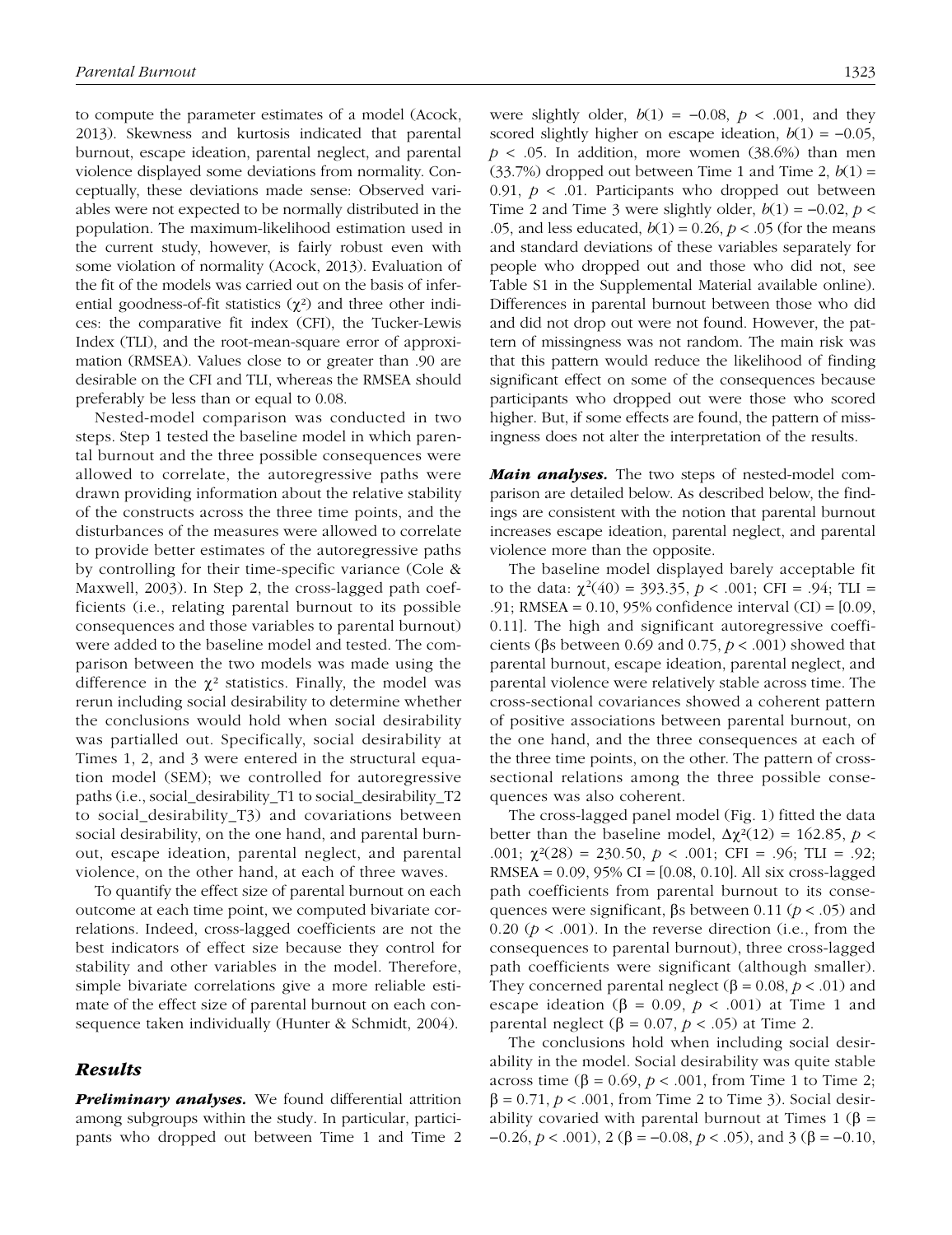

Fig. 1. Study 1: full cross-lagged panel model. Model fit indices:  $\chi^2(29) = 271.29$ ,  $p < .001$ ; comparative fit index = .96; Tucker-Lewis index = .91; root-mean-square error of approximation = 0.09, 95% confidence interval = [0.08, 0.10]. Autoregressive paths and covariances are gray; all of these coefficients are gray and are significant at  $p < .001$ . Cross-lagged coefficients and paths are black, and significant coefficients are marked with asterisks (\*\*\**p* < .001)

 *< .05); with escape ideation at Time 1 (* $\beta$  *= -0.18, < .001); with parental neglect at Times 1 (* $\beta$  *= -0.25, p* < .001) and 2 (β = -0.09, *p* < .01); and with parental violence at Times 1 (β = -0.30, *p* < .001), 2 (β = -0.12, *p* < .001), and 3 (β = -0.12, *p* < .01). As expected, higher social desirability was associated with lower scores of parental burnout, escape ideation, parental neglect, and parental violence.

To refine our analysis, we tested the equality of standardized coefficients using postestimation  $\chi^2$  to check if bidirectional paths were significantly different from one another. For example, if the path coefficient relating parental neglect at Time 1 to parental burnout at Time 2 was significantly weaker than the path coefficient relating parental burnout at Time 1 to parental neglect at Time 2, then we could assume that parental neglect was more a consequence of parental burnout than the reverse. We used the postestimation tools for SEM in Stata to test standardized path coefficients. By comparing two paths with a  $\chi^2$  test, this approach made it possible to assert that the effect of one variable on another was significantly stronger or weaker than the effect between two other variables or between the same variables at different time points. Postestimation tests showed that parental violence was clearly a consequence, rather than an antecedent, of parental burnout,  $\chi^2(1) = 5.82$ ,  $p < .05$ . The difference did not reach significance for escape ideation. Finally, parental burnout and parental neglect had circular effects (parental burnout increases parental neglect, which in turn increases parental burnout, etc.).

We also examined the overall effect size of parental burnout on escape ideation, parental neglect, and parental violence. As shown in Table 2, parental burnout had large-size associations with escape ideation as well as with parental neglect and parental violence at all times.

# Study 2: Parental Burnout in English Cultural Contexts

## *Participants*

Participants were recruited via Prolific ([https://www](https://www.prolific.ac) [.prolific.ac\)](https://www.prolific.ac), a subject-recruitment platform created in Cambridge, England. Prolific connects researchers with people around the world and is now used by many top-ranked universities because it enables fast, reliable, and high-quality data collection. Researchers can enter a study proposal and select screening criteria that ensure that only people with certain characteristics can participate (e.g., only people whose mother tongue is English, who hold a job, and who have children). To avoid (self-)selection bias, participants were not informed that the study was about burnout. Instead, the study was presented as being about "fulfillment and exhaustion in professional and family life." Participants were eligible to participate only if they had a job and at least one child. Participants who met the prescreening criteria were invited via Prolific to complete the survey online on Qualtrics anonymously (matching across times was done using Prolific ID). Participants who completed the questionnaire were paid £3 for their participation. The same amount was paid at each wave. Because payment on Prolific depends on study length, shortened (three-item) measures of the consequences were used. Because participants were paid for their participation, we introduced three attentional check items. Only participants who correctly answered all three items were considered for the analyses.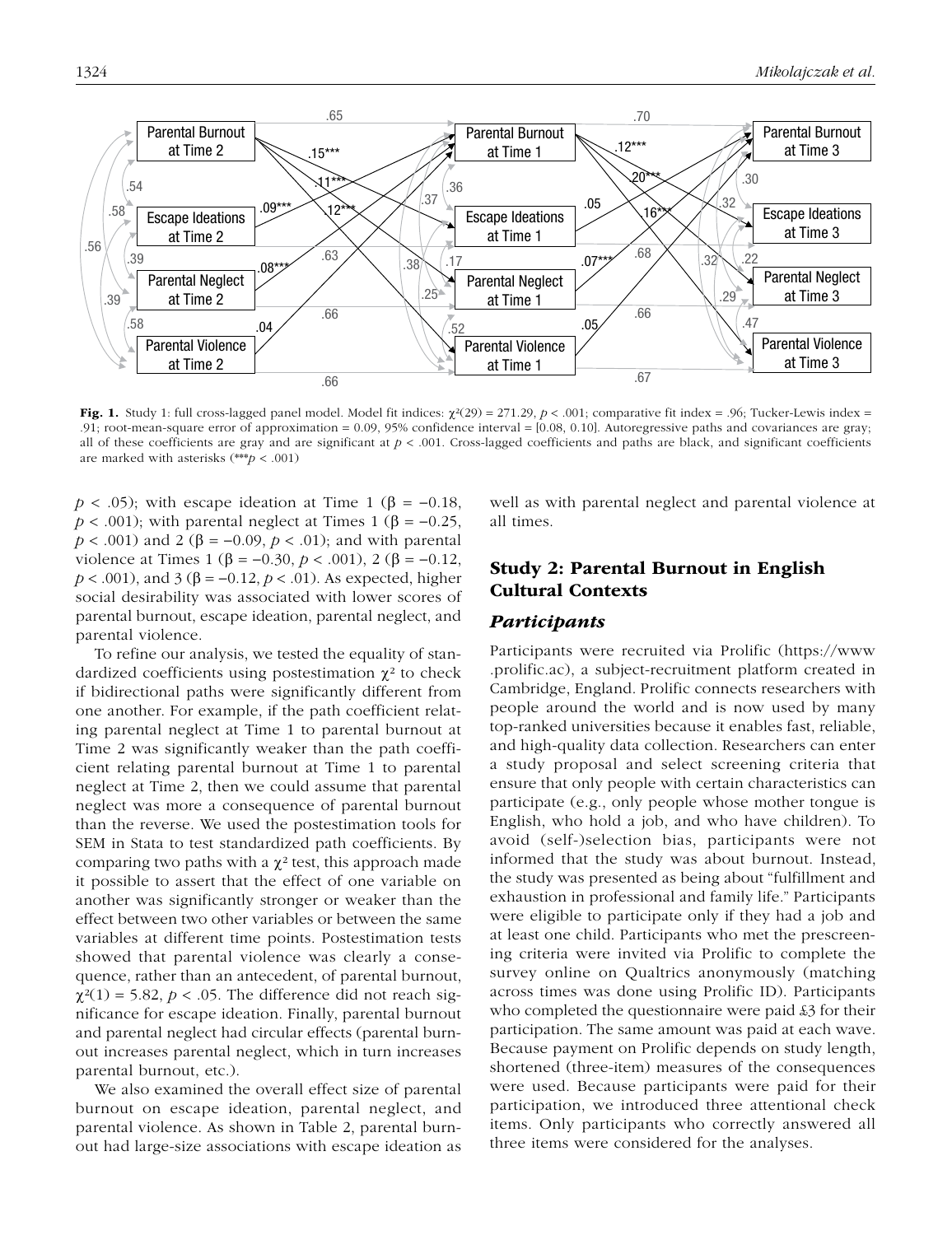| Variable                                | Study | Time 1   | Time 2   |          | Aggregated<br>Time 3 effect size <sup>a</sup> |
|-----------------------------------------|-------|----------|----------|----------|-----------------------------------------------|
| Parental burnout with escape ideation   |       | $.54***$ | $.55***$ | .55***   | .55                                           |
|                                         |       | 57***    | .48***   | $.51***$ |                                               |
| Parental burnout with parental neglect  |       | $.57***$ | .58***   | $.63***$ | .53                                           |
|                                         |       | $.53***$ | $.49***$ | .49***   |                                               |
| Parental burnout with parental violence |       | $.56***$ | $.57***$ | .60***   | .53                                           |
|                                         |       | .55***   | $42***$  | 44***    |                                               |

Table 2. Bivariate Correlations Among Parental Burnout and Its Consequences at Each Time Point

a To take into account the dependence between measures within studies, effect sizes were first aggregated across time points and then across studies.

\*\**p* < .001.

At Time 1, a sample of 822 English-speaking parents (59.2% women) completed the study. The women's ages ranged from 20 to 63 years (*M* = 38.68, *SD* = 8.44), and the men's ages ranged from 21 to 62 years  $(M = 38.02,$ *SD* = 7.20). The majority came from the United Kingdom (55.7%), a minority came from other English-speaking countries (31.8%), and the remaining 12.5% came from other countries. Overall, the participants had from one to six children. The sample was relatively representative: 38.3% of the participants were educated to secondary level, 43.6% had a first degree from university or college, 15.2% had a master's degree, and 2.9% had a Ph.D. or M.B.A. degree. At Time 2 (4.5 months later), 530 parents (57.4% women) completed all questionnaires. At Time 3 (another 4.5 months later, i.e., 9 months after Time 1), 494 parents (56% women) completed all questionnaires. Missingness analyses were carried out to examine the nature of dropout (see analyses and results sections).

#### *Measures*

The following questionnaires were included at all measurement times, in addition to sociodemographic questions. Questionnaires were completed with the forced-choice option in Qualtrics, ensuring a data set with no missing values. Means, standard deviations, and reliabilities are reported in Table 1. All measures had good to excellent reliability.

Parental burnout was assessed with the PBI (Roskam et al., 2017), as described in Study 1 (see Note 1).

Escape ideation was assessed with the following three items: "I want to give up everything and leave without leaving any address," "I want to leave everything and start a new life," and I have suicidal thoughts"). The items were rated on an 8-point scale (1 = *never*, 2 = *less than once a month*, 3 = *about once a month*,

4 = *a few times a month*, 5 = *once a week*, 6 = *several times a week*, 7 = *every day*, 8 = *several times a day*). A global score was obtained by summing the items.

Parental neglect was measured using a shortened three-item version of the Parental Neglect Scale (Mikolajczak, Brianda, et al., 2018) used in Study 1. The items cover physical neglect ("I don't care about my children when I know I should [meals, hygiene, etc.]"), educational neglect ("I don't help my children when they really need it [for their homework, to make a decision, to resolve a conflict, etc.]"), and emotional neglect ("I don't comfort my children when they are sad, frightened, or distraught"). Items were rated on the same 8-point scale as that used for escape ideation. A global score was obtained by summing the items.

Parental violence was assessed with a shortened three-item version of the Parental Violence Scale (Mikolajczak, Brianda, et al., 2018) used in Study 1. The items cover verbal violence ("I say things to my children that I then regret [threats, insults, ridiculous nicknames, etc.]"), physical violence ("I spank or slap my children"), and psychological violence ("I tell my children that I will abandon them if they are not good"). Items were rated on the same 8-point scale as that used for escape ideation. A global score was obtained by summing the items.

#### *Statistical analyses*

Preliminary and main statistical analyses were conducted as in Study 1.

# *Results*

**Preliminary analyses.** We found differential attrition among subgroups within the study. In particular, participants who dropped out between Time 1 and Time 2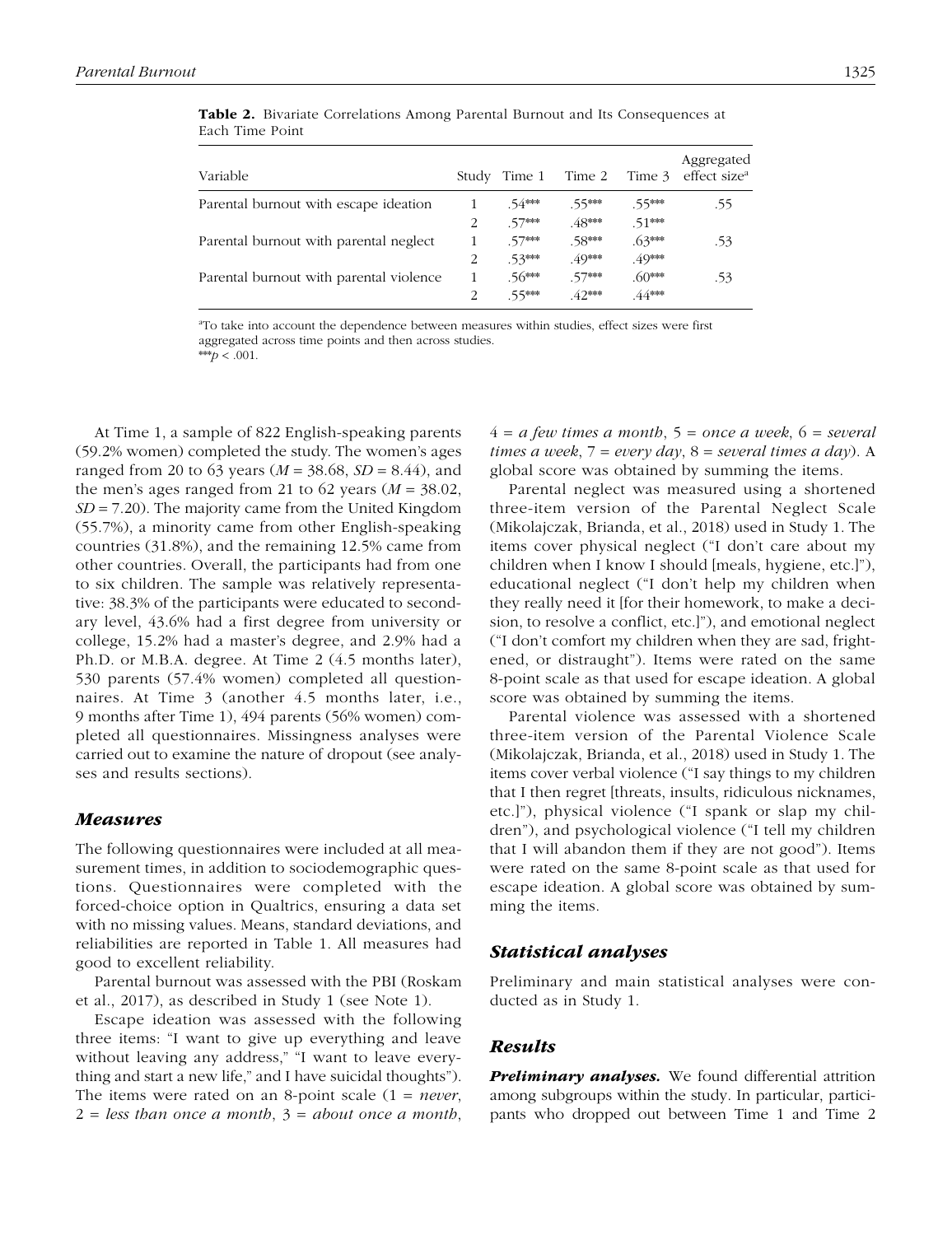were slightly younger,  $b(1) = 0.05$ ,  $p < .001$ , and they scored higher on parental neglect,  $b(1) = -0.35$ ,  $p < .001$ . In addition, the participants who dropped out between Time 2 and Time 3 were slightly younger,  $b(1) = 0.04$ , *p* < .001, and had more children, *b*(1) = −0.15, *p* < .05 (for the means and standard deviations of these variables separately for people who dropped out and those who did not, see Table S1 in the Supplemental Material). In addition, more women (23.5%) than men (16.7%) dropped out between Time 1 and Time 2,  $b(1) = 0.33$ , *p* < .05. Differences in parental burnout between those who did and did not drop out were not found. The pattern of missingness was not random. The main risk was that this pattern would reduce the likelihood of finding significant effect on some of the consequences because participants who dropped out were those who scored higher. But, if significant effects were found, the pattern of missingness would not alter the interpretation of the results.

*Main analyses.* The two steps of nested-model comparison are detailed below. As in Study 1, the findings were consistent with the notion that parental burnout increases escape ideation, parental neglect, and parental violence more than the reverse.

The baseline model displayed barely acceptable fit to the data:  $\chi^2(40) = 317.77$ ,  $p < .001$ ; CFI = .91; TLI = .87; RMSEA =  $0.09$ ,  $95\%$  CI =  $[0.08, 0.10]$ . The cross-lagged panel model (Fig. 2) fitted the data better than the baseline model,  $\Delta \chi^2(12) = 128.31, p < .001; \chi^2(78) = 189.46,$  $p \lt 0.001$ ; CFI = .95; TLI = .89; RMSEA = 0.08, 95%  $CI = [0.07, 0.09].$ 

We also examined the overall effect size of parental burnout on escape ideation, parental neglect, and parental violence. As shown in Table 2, parental burnout had large associations with escape ideation as well as with parental neglect and parental violence at all times.

# General Discussion

When Dickens (1859) wrote that "It was the best of times, it was the worst of times" (p. B), he could have been describing parenting. Parenting can be a wonderful, meaningful, rewarding experience when parents have enough resources to deal with parenting stress (Nelson et al., 2013). But, as shown in the current studies, when stressors outstrip resources, there can be very damaging consequences, not only for the parent (in terms of escape ideation, involving thoughts of running away or committing suicide) but also for the children (in terms of neglect and violence). Consequences for the children are especially worrying, not only because parental burnout is a highly prevalent condition that appears to have a large effect on these important outcomes (which is not so surprising considering that parenting is the source of the parent's suffering) but also because both neglect and violence have long-term harmful effects for the affected children (for a metaanalysis, see Norman et al., 2012).

## *Implications for science and practice*

The present findings are of both scientific and practical relevance. At the scientific level, our results emphasize the importance of conceptually distinguishing between parental and job burnout: Although job burnout has a trivial impact on child neglect and violence (see Mikolajczak, Brianda, et al., 2018), parental burnout has a large impact on these outcomes. Our findings also constitute a call to action for researchers in clinical psychology: Parental burnout needs urgent attention. Research is in its infancy, and more studies are needed about the etiological processes of parental burnout at the micro, meso, and macro levels (and the relations between these) to develop efficient interventions to prevent and treat parental burnout. Beyond their contribution to clinical psychological science, our results are of scientific interest for several related fields: (a) developmental psychopathology, because this research suggests that parental burnout is most likely an important mediator (and perhaps moderator) of the effect of identified risk factors on child neglect and violence (Stith et al., 2009); (b) clinical neuroscience, because our findings emphasize the need and relevance of studies that seek to uncover the brain changes that tie exhaustion to violence (e.g., Heatherton & Wagner, 2011); (c) social work, because researchers will have to study the most appropriate way to support families when child abuse comes from parental exhaustion and should also examine more deeply the issue of missing parents because the current results suggest that some parents may abandon their legal obligations toward their children because of extreme exhaustion; and, finally, (d) public health, because researchers should study how some campaigns in the parenting domain contribute to the exhaustion of today's parents, creating a cascade of downstream negative consequences for parents and their children (e.g., Coyne, McDaniel, & Stockdale, 2017).

At the practical level, our findings show that although folk theories of parenthood render severe parentingrelated distress taboo (Hansen, 2012), the veil must be lifted on parental burnout. Sensitization campaigns would allow burned-out parents to seek help (and be taken care of) earlier on, thereby reducing the risk or frequency of deleterious consequences for both parents and children. Besides parents, professionals of health and child services should be informed as well. This step is essential to allow them to accurately diagnose parental burnout and provide parents with the most appropriate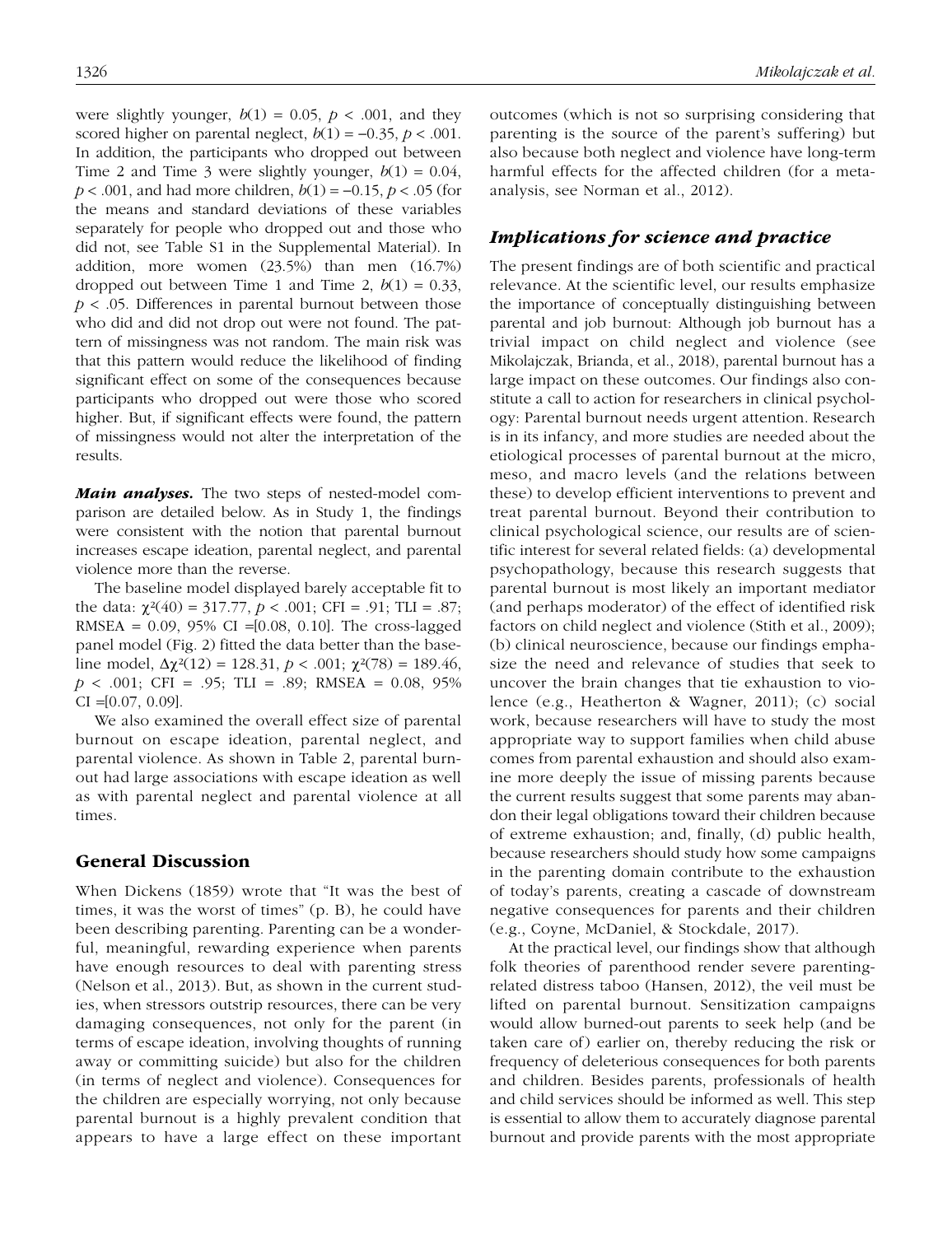

Fig. 2. Study 2: full cross-lagged panel model. Model fit indices:  $\chi^2(78) = 189.46$ ,  $p < .001$ ; comparative fit index = .95; Tucker-Lewis Index  $=$  .89; root-mean-square error of approximation  $=$  0.08, 95% CI  $=$  [0.07, 0.09]. Autoregressive paths and covariances are gray; all of these coefficients are gray and are significant at *p* < .001 (except as noted on the figure). Cross-lagged coefficients and paths are black, and significant coefficients are marked with asterisks ( $p < .05$ ; \*\*\* $p < .001$ ).

care. Beyond intervention, prevention of parental burnout must be intensified too. This prevention effort can be done by reinforcing the use of existing parenting hotlines but also by providing parents with more resources to do their parenting job. On a more general note, our findings suggest that clinicians working with suffering children might want to consider more systematically the suffering parent behind the suffering child. The former can affect the latter, so by reducing parents' suffering, clinicians can help reduce that of their children.

# *Limitations and directions for future research*

The current findings are robust (large effect sizes, large sample sizes, replicated in two samples from different cultural contexts), but several limitations bear mention.

The first limitation is related to the dropout rate across time. As in most longitudinal studies, only a fraction of participants (21% in Study 1, 60% in Study 2) completed the study at all times. Additional studies with higher levels of participant retention are needed.

The second limitation is the very small percentage of fathers in Study 1 (only 17% at Time 3). The gender distribution was more balanced in Study 2 (44% fathers at Time 3), and the results were consistent with those of Study 1. However, the sample size was not sufficient to test the invariance of the model across genders. Future studies that delve more deeply into possible gender differences in parental burnout outcomes are therefore needed.

The third limitation is that these studies relied on self-reported outcomes. Three factors lead us to feel confident in our findings: (a) The relation between parental burnout and consequences hold when controlling for social desirability, (b) qualitative interviews of burned-out parents confirm suicidal and family evasion ideation (Hubert & Aujoulat, 2018), and (c) qualitative interviews of children of burned-out parents confirm parents' reports of child neglect and violence (du Pouget de Nadaillac, 2018). However, one research direction is to extend the present research by using objectively assessed outcome measures. It is difficult for the variables investigated here (because only a fraction of neglectful and violent behaviors is reported to the police), but other consequences are more suitable for objective study.

The fourth limitation is that these studies did not cover the whole range of possible consequences of parental burnout. Parental burnout likely has many other consequences besides those investigated here. We focused here on the ones that appear to differ most from job burnout. Future studies will be needed to examine other possible consequences of parental burnout for the parent (e.g., health deterioration), for the couple (e.g., divorce), and for the children (e.g., educational difficulties). However, based on the present findings, it is already clear that parental burnout is a serious condition that deserves increased attention.

#### Action Editor

Stefan G. Hofmann served as action editor for this article.

#### Author Contributions

M. Mikolajczak and I. Roskam developed the study concept and the study design. M. Mikolajczak collected the data. I.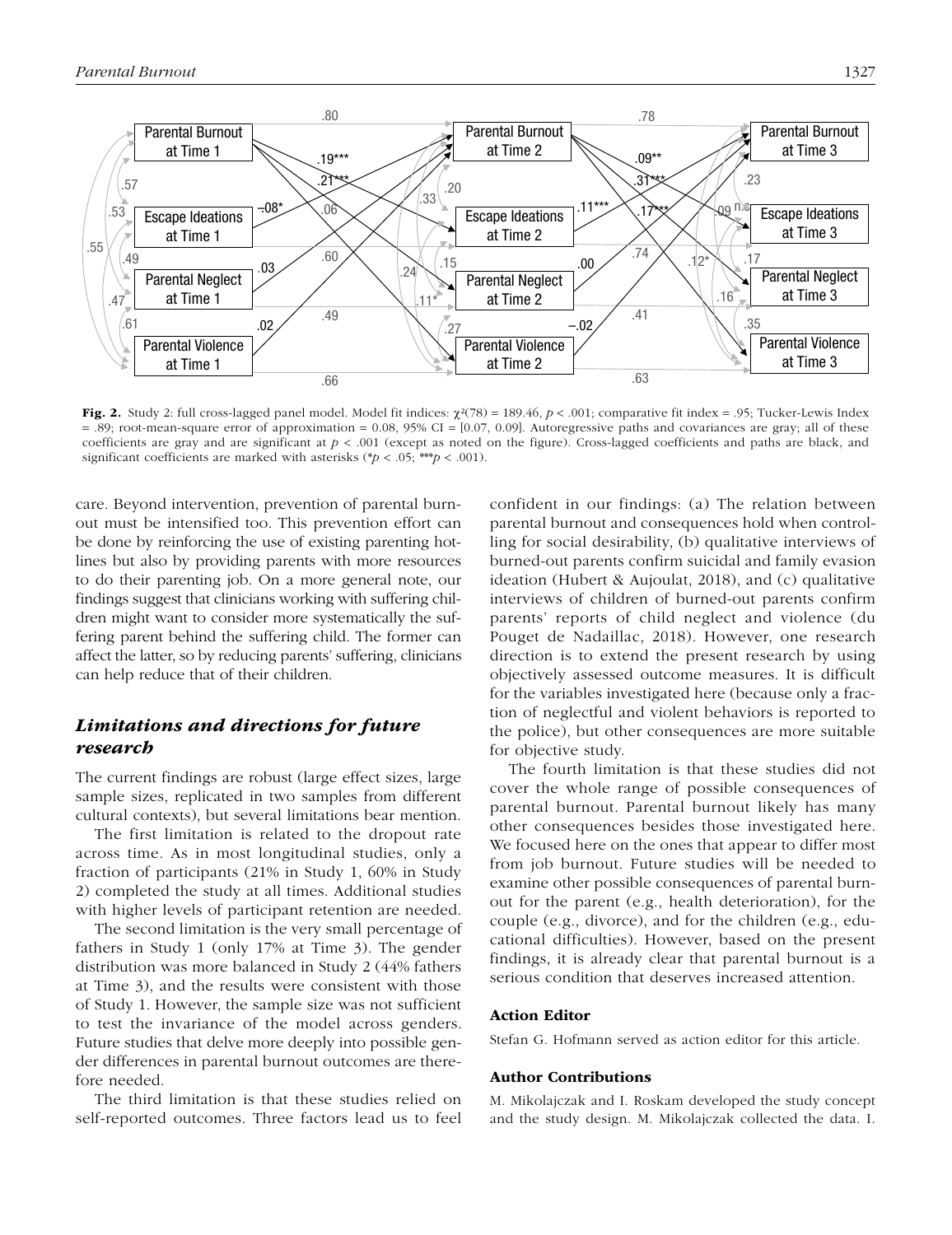Roskam performed the data analysis and interpretation. J. J. Gross outlined the article, M. Mikolajczak and I. Roskam drafted the manuscript, and J. J. Gross provided critical revisions. All the authors approved the final manuscript for submission. M. Mikolajczak and I. Roskam contributed equally to this article.

## ORCID iD

Moïra Mikolajczak https://orcid.org/0000-0002-7333-1578

#### Declaration of Conflicting Interests

The author(s) declared that there were no conflicts of interest with respect to the authorship or the publication of this article.

#### Funding

These studies were funded by a Special Research Fund granted to M. Mikolajczak and I. Roskam (FSR-2016) by UCLouvain.

#### Supplemental Material

Additional supporting information can be found at [http://](http://journals.sagepub.com/doi/suppl/10.1177/2167702619858430) [journals.sagepub.com/doi/suppl/10.1177/2167702619858430](http://journals.sagepub.com/doi/suppl/10.1177/2167702619858430)

#### Open Practices



All data have been made publicly available via Open Science Framework and can be accessed at [https://osf.io/z](https://osf.io/bvjny/)53m4. The complete Open Practices Disclosure for this article can be found at [http://journals.sagepub.com/doi/suppl/10.1177/21677026198](http://journals.sagepub.com/doi/suppl/10.1177/2167702619858430) [58430.](http://journals.sagepub.com/doi/suppl/10.1177/2167702619858430) This article has received the badge for Open Data. More information about the Open Practices badges can be found at [https://www.psychologicalscience.org/publications/badges.](https://www.psychologicalscience.org/publications/badges)

#### Note

1. Items 1 to 8 and 17 to 22 were adapted from the Maslach Burnout Inventory (MBI). Copyright © 1981 Christina Maslach & Susan E. Jackson. All rights reserved in all media. Published by Mind Garden, Inc., [www.mindgarden.com.](www.mindgarden.com) Altered with permission of the publisher.

#### References

- Acock, A. C. (2013). *Discovering structural equation modeling using Stata*. College Station, TX: Stata Press.
- Alarcon, G. M. (2011). A meta-analysis of burnout with job demands, resources, and attitudes. *Journal of Vocational Behavior*, *79*, 549–562.
- Blanchard, D. C., Hynd, A. L., Minke, K. A., Minemoto, T., & Blanchard, R. J. (2001). Human defensive behaviors to threat scenarios show parallels to fear-and anxiety-related defense patterns of non-human mammals. *Neuroscience & Biobehavioral Reviews*, *25*, 761–770.
- Cole, D. A., & Maxwell, S. E. (2003). Testing mediational models with longitudinal data: Questions and tips in the use of structural equation modeling. *Journal of Abnormal Psychology*, *112*, 558–577.
- Coyne, S. M., McDaniel, B. T., & Stockdale, L. A. (2017). "Do you dare to compare?" Associations between maternal social comparisons on social networking sites and parenting, mental health, and romantic relationship outcomes. *Computers in Human Behavior*, *70*, 335–340.
- Crnic, K., & Low, C. (2002). Everyday stresses and parenting. In M. H. Bornestein (Ed.), *Handbook of parenting Volume 5 practical issues in parenting* (pp. 243–268). Mahwah, NJ: Erlbaum.
- Deater-Deckard, K. (2008). *Parenting stress*. New Haven, CT: Yale University Press.
- Dickens, C. (1859). *A tale of two cities*. London, England: Chapman and Hall.
- du Pouget de Nadaillac, L. (2018). *Les effets du burn-out parental sur les enfants, recherche qualitative auprès d'enfants de 6-12 ans* [Impact of parental burnout on children: qualitative study on 6-12 year-old children]. Unpublished master's thesis, UCLouvain, Louvain-la-Neuve, Belgium.
- Eibach, R. P., & Mock, S. E. (2012). System justifying functions of myths that exaggerate the emotional rewards of parenthood. *Journal of Experimental Social Psychology*, *48*, 1310–1315.
- Feldman, S. S., & Nash, S. (1984). The transition from expectancy to parenthood: Impact of the firstborn child on men and women. *Sex Roles*, *11*, 61–78.
- Gérain, P., & Zech, E. (2018). Does informal caregiving lead to parental burnout? Comparing parents having (or not) children with mental and physical issues. *Frontiers in Psychology, 9*, Article 884. doi:10.3389/fpsyg.2018.00884
- Hansen, T. (2012). Parenthood and happiness: A review of folk theories versus empirical evidence. *Social Indicators Research*, *108*, 29–64.
- Heatherton, T. F., & Wagner, D. D. (2011). Cognitive neuroscience of self-regulation failure. *Trends in Cognitive Sciences*, *15*, 132–139.
- Hobfoll, S. E. (1989). Conservation of resources: A new attempt at conceptualizing stress. *American Psychologist*, *44*, 513–524.
- Hubert, S., & Aujoulat, I. (2018). Parental burnout: When exhausted mothers open up. *Frontiers in Psychology*, *9*, Article 1021. doi:10.3389/fpsyg.2018.01021
- Hunter, J. E., & Schmidt, F. L. (2004). Technical questions in meta-analysis of correlations. In F. L. Schmidt & J. E. Hunter (Eds.), *Methods of meta-analysis: Correcting error and bias in research findings* (pp. 213–242). Thousand Oaks, CA: Sage Publications.
- Kahneman, D., Krueger, A. B., Schkade, D. A., Schwarz, N., & Stone, A. A. (2004). A survey method for characterizing daily life experience: The day reconstruction method. *Science*, *306*, 1776–1780.
- Kawamoto, T. K., Furutani, K., & Alimardani, M. (2018). Preliminary validation of Japanese version of the Parental Burnout Inventory and its relationship with perfectionism. *Frontiers in Psychology*, *9*, Article 970. doi:10.3389/ fpsyg.2018.00970
- Krabbe, D., Ellbin, S., Nilsson, M., Jonsdottir, I. H., & Samuelsson, H. (2017). Executive function and attention in patients with stress-related exhaustion: Perceived fatigue and effect of distraction. *Stress*, *20*, 333–340.